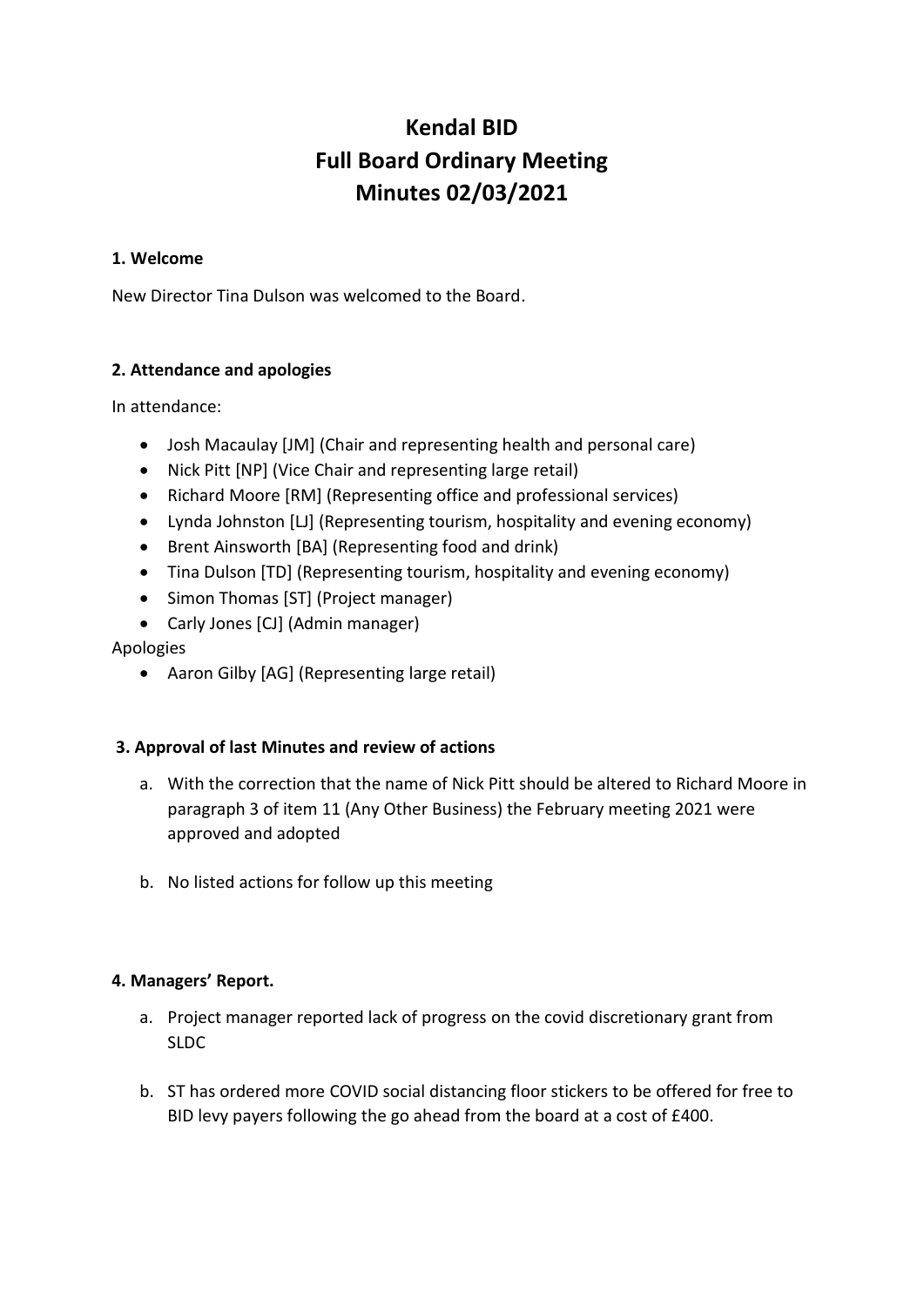- c. ST suggested we look at providing some social media training for levy payers and bear the cost. The board felt this would be a good way to support levy payers. One provider had quoted £2000. The board discussed that there may be free courses available, but it was uncertain if these could be made more relevant for our levy payers specifically. The board raised concern that the £2000 quoted cost did not represent best value for money and we should assess a range of providers
- d. ST reported receipt of free activity sheet for children from Felltarn which could be personalised to Kendal BID and distributed to members to give away.
- e. ST reported contact from Jan Nicholson [JN], a former Director expressing a wish to re-join the Board. NP proposed the motion to reappoint JN as a director and company member, BA seconded and a vote was carried unanimously in favour.
- f. ST reported he and CJ had had a Zoom meeting with other BID managers locally and there was potential for cooperative marketing with Northern Rail.
- g. JM reported that following a conversation with Cllr Robin Ashcroft and Matt Williams (SLDC Officer) he had arranged for Matt to attend future Board meetings on behalf of SLDC. This was generally agreed to be a positive move.

ACTION 1 - ST to chase up discretionary grant with SLDC

ACTION 2 - ST to start advertising and distributing floor stickers to levy payers

ACTION 3 - ST to create a brief of our social media training requirement and get quotes from a number of providers

ACTION 4 - CJ to make contact with JN to reinvite to meetings and sign back up to board

ACTION 5 - CJ to send invites for meetings to Matt Williams

#### **5. Bank Account Signatories**

a. JM, RM and CJ have submitted their forms with ID. to the Cumberland BS to get bank account access set up

ACTION 6 - NP to submit his forms ASAP

#### **6. Rebranding and Website**

a. It was raised that the BID website looks tired and out of date as does the BID branding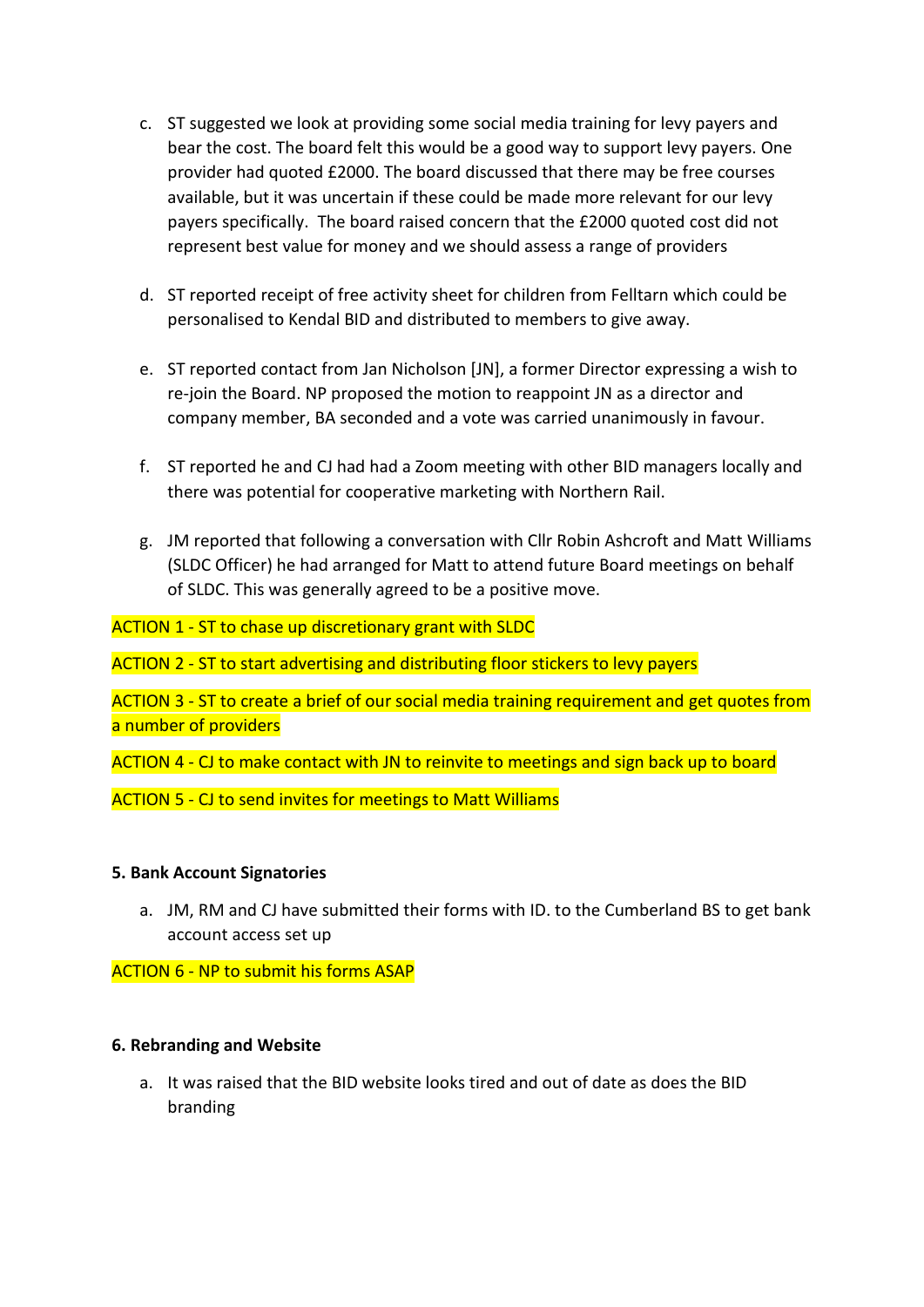- b. The board generally agreed that the website and branding needs to be addressed. It was discussed whether to instruct a complete redesign of the website or just refresh the existing website which would be cheaper.
- c. The board decided that a refresh was a more appropriate use of funds than a whole redesign which would be expensive

ACTION 7 - ST to get website refresh quotes to review at next board meeting seeking BID zone contractors as the priority

## **7. Governance**

- a. It was raised that BID would benefit from a clearer structure and agreed ways of working in line with our operating document
- b. The board discussed the existing governance and that it is not well disseminated and the directors listed on companies house is out of date
- c. The board agreed that it would be beneficial to do a review of current governance, policies and decision-making principles to ensure BID operates in the most effective and professional fashion including providing training courses for BID project manager, admin manager and chair. Cost approved around £80 pp per course.

ACTION 8 - JM/ST/CJ to book onto relevant training courses provided by British BIDS

ACTION 9 - Create a governance review / summary for the board with recommendations

ACTION 10 - CJ to check companies house director listing and provide forms to directors for name spelling corrections and listing for BA

#### **8. Role Descriptions**

- a. It was raised that BID employees have not been provided with role descriptors or formal job descriptions
- b. The board discussed the different types of role for project manager, admin manager, director, chair etc.
- c. It was agreed that formal role descriptors would be a positive addition to ensure the most effective operation of the BID with clear responsibilities

ACTION 11 - JM to produce and circulate role descriptors with the minutes for review by the board ready for approval or amendment at next meeting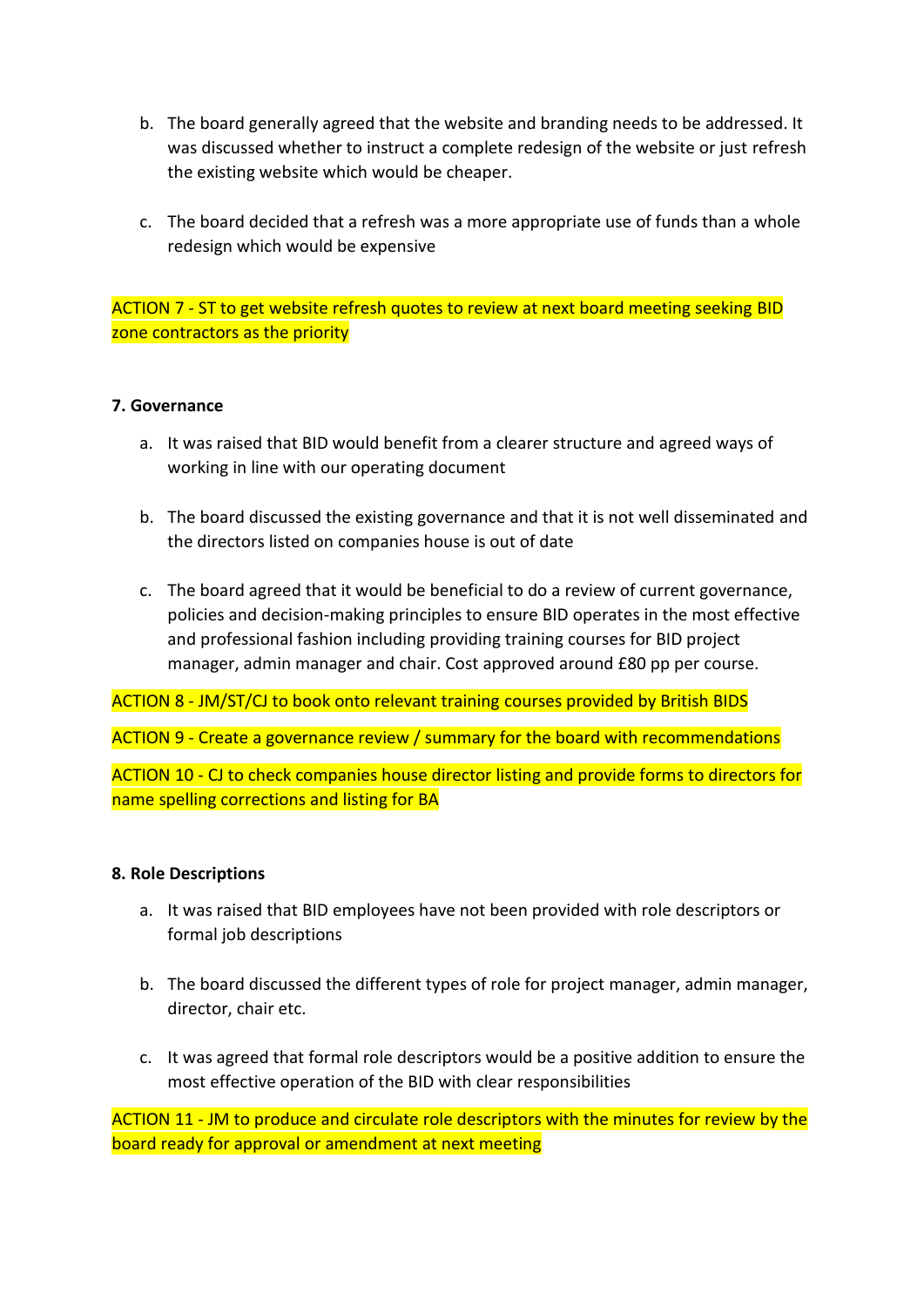# **9. Current Projects**

- a. It was raised that BID doesn't have a current formal register of projects BID is undertaking
- b. The board discussed that ongoing projects were a core part of BID activity and it would be beneficial to have a comprehensive grasp on all current activity. It was agreed that projects could be tracked and monitored using this register and given a finite completion date.
- c. The board decided that a formal list of projects should be compiled which can be reviewed at each full board meeting and updated on

# ACTION 12 - ST to compile a full list of ongoing BID projects

## **10. Directors Responsibilities for Specific Projects**

- a. During last meeting it was suggested that directors take responsibility for specific projects and that this should be followed up
- b. The board felt that directors should have the opportunity to volunteer for project but should not feel pressured to do so. There was consensus that directors overseeing specific projects was positive
- c. The board agreed to move forwards and allocate projects at the next meeting

ACTION 13 - All directors to consider any projects they may wish to undertake or be responsible for ready for next meeting

#### **11. New Projects for Consideration**

- a. A placemaking app called DSCVR was raised as a potential new project for BID to undertake. There is also an alternative called Loyal Free already in use in Ulverston and Lancaster.
- b. The board had mixed views on a new app. Some were keen to explore this, others felt apps had not worked previously and raised the example of shop appy.
- c. The board felt that a decision could not be made at the meeting on whether to approve or reject this proposed project and more information would be required.

ACTION 14 - ST to set up an extraordinary meeting to review the 2 potential apps on zoom with interested directors